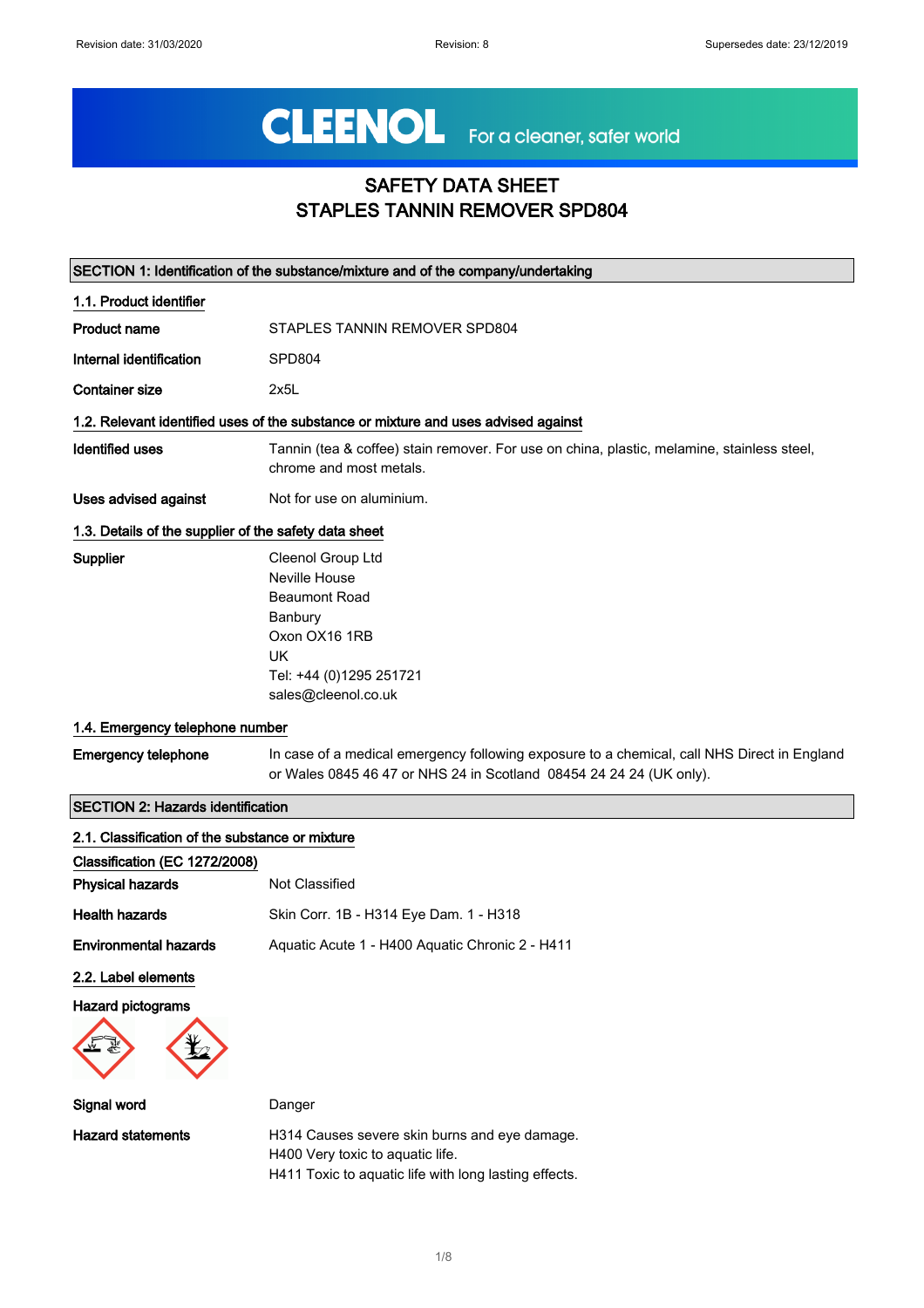| <b>Precautionary statements</b>           | P260 Do not breathe vapour/ spray.<br>P273 Avoid release to the environment.<br>P280 Wear protective gloves/ protective clothing/ eye protection/ face protection.<br>P303+P361+P353 IF ON SKIN (or hair): Take off immediately all contaminated clothing.<br>Rinse skin with water or shower.<br>P305+P351+P338 IF IN EYES: Rinse cautiously with water for several minutes. Remove<br>contact lenses, if present and easy to do. Continue rinsing.<br>P363 Wash contaminated clothing before reuse. |
|-------------------------------------------|-------------------------------------------------------------------------------------------------------------------------------------------------------------------------------------------------------------------------------------------------------------------------------------------------------------------------------------------------------------------------------------------------------------------------------------------------------------------------------------------------------|
| Contains                                  | SODIUM HYPOCHLORITE                                                                                                                                                                                                                                                                                                                                                                                                                                                                                   |
| Supplementary precautionary<br>statements | P264 Wash contaminated skin thoroughly after handling.<br>P301+P330+P331 IF SWALLOWED: Rinse mouth. Do NOT induce vomiting.<br>P304+P340 IF INHALED: Remove person to fresh air and keep comfortable for breathing.<br>P310 Immediately call a POISON CENTER/ doctor.<br>P321 Specific treatment (see medical advice on this label).<br>P391 Collect spillage.<br>P405 Store locked up.<br>P501 Dispose of contents/ container in accordance with national regulations.                               |

#### 2.3. Other hazards

| <b>SECTION 3: Composition/information on ingredients</b> |  |
|----------------------------------------------------------|--|
|----------------------------------------------------------|--|

#### 3.2. Mixtures

| <b>SODIUM HYPOCHLORITE</b>                                                                                        |                          |                                                      | $1 - 5%$ |
|-------------------------------------------------------------------------------------------------------------------|--------------------------|------------------------------------------------------|----------|
| CAS number: 7681-52-9                                                                                             | EC number: 231-668-3     | REACH registration number: 01-<br>2119488154-34-XXXX |          |
| M factor (Acute) = $10$                                                                                           | M factor (Chronic) = $1$ |                                                      |          |
| Classification<br>Skin Corr. 1B - H314<br>Eye Dam. 1 - H318<br>Aquatic Acute 1 - H400<br>Aquatic Chronic 1 - H410 |                          |                                                      |          |

The full text for all hazard statements is displayed in Section 16.

#### SECTION 4: First aid measures

#### 4.1. Description of first aid measures

| Inhalation          | Remove affected person from source of contamination. Get medical attention if symptoms are<br>severe or persist.                                                                            |
|---------------------|---------------------------------------------------------------------------------------------------------------------------------------------------------------------------------------------|
| Ingestion           | Do not induce vomiting. Rinse mouth thoroughly with water. Get medical attention<br>immediately.                                                                                            |
| <b>Skin contact</b> | Take off contaminated clothing. Wash with plenty of water. Get medical attention if symptoms<br>are severe or persist after washing.                                                        |
| Eye contact         | Remove any contact lenses and open eyelids wide apart. Wash with plenty of water. Continue<br>to rinse for at least 15 minutes. Get medical attention if irritation persists after washing. |
|                     | 4.2. Most important symptoms and effects, both acute and delayed                                                                                                                            |
| Inhalation          | May be harmful if inhaled.                                                                                                                                                                  |

| Ingestion | May be harmful if swallowed. |
|-----------|------------------------------|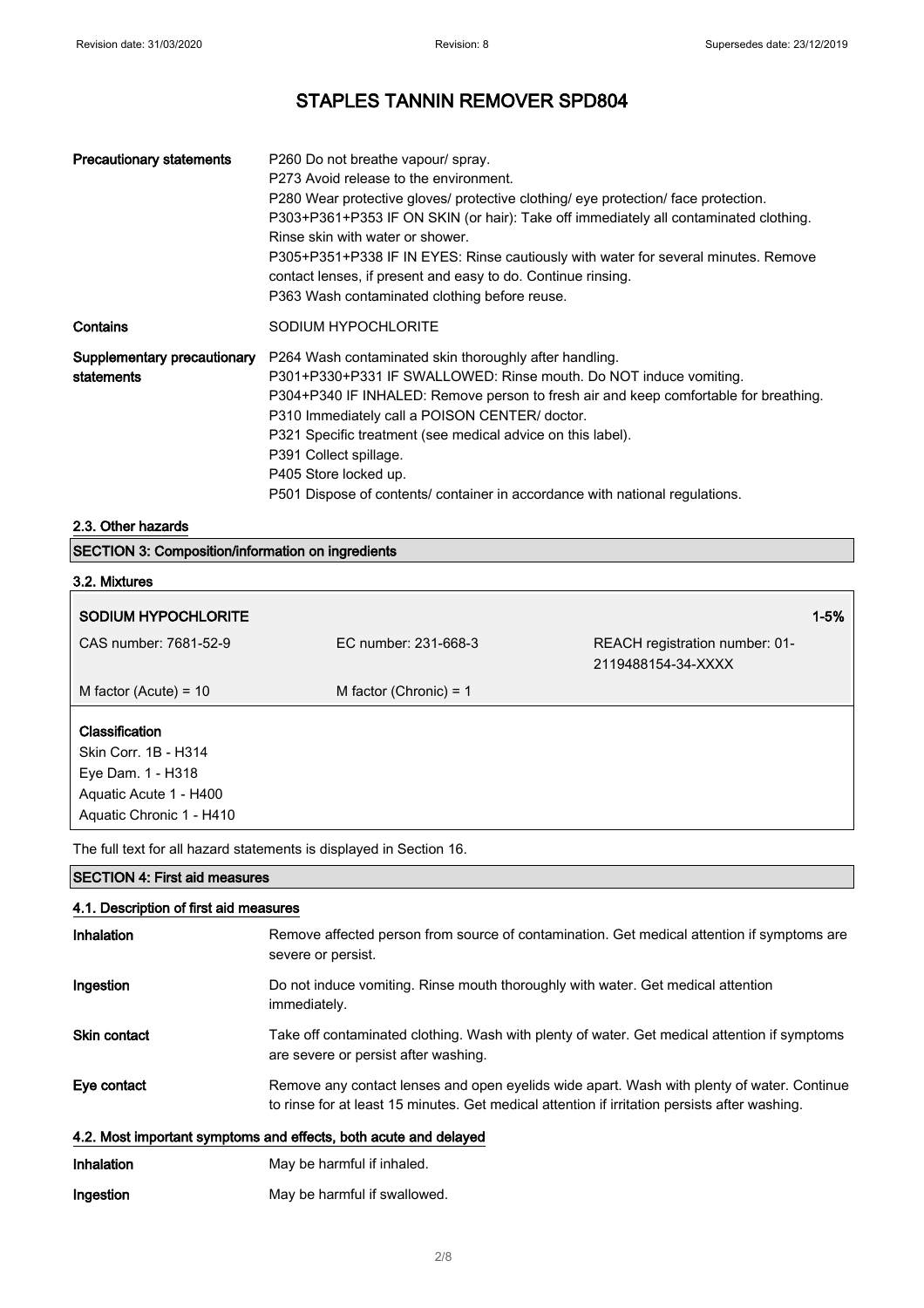| <b>Skin contact</b>                                        | May cause serious chemical burns to the skin.                                                                                                                                                                                |
|------------------------------------------------------------|------------------------------------------------------------------------------------------------------------------------------------------------------------------------------------------------------------------------------|
| Eye contact                                                | May cause severe eye irritation. May cause serious eye damage.                                                                                                                                                               |
|                                                            | 4.3. Indication of any immediate medical attention and special treatment needed                                                                                                                                              |
| Notes for the doctor                                       | No specific recommendations.                                                                                                                                                                                                 |
| <b>Specific treatments</b>                                 | Treat symptomatically.                                                                                                                                                                                                       |
| <b>SECTION 5: Firefighting measures</b>                    |                                                                                                                                                                                                                              |
| 5.1. Extinguishing media                                   |                                                                                                                                                                                                                              |
| Suitable extinguishing media                               | The product is not flammable. Extinguish with alcohol-resistant foam, carbon dioxide, dry<br>powder or water fog.                                                                                                            |
| 5.2. Special hazards arising from the substance or mixture |                                                                                                                                                                                                                              |
| Specific hazards                                           | May intensify fire; oxidiser.                                                                                                                                                                                                |
| <b>Hazardous combustion</b><br>products                    | Toxic gases or vapours.                                                                                                                                                                                                      |
| 5.3. Advice for firefighters                               |                                                                                                                                                                                                                              |
| Protective actions during<br>firefighting                  | Fight fire with normal precautions from a reasonable distance.                                                                                                                                                               |
| Special protective equipment<br>for firefighters           | Wear positive-pressure self-contained breathing apparatus (SCBA) and appropriate protective<br>clothing.                                                                                                                     |
| <b>SECTION 6: Accidental release measures</b>              |                                                                                                                                                                                                                              |
|                                                            | 6.1. Personal precautions, protective equipment and emergency procedures                                                                                                                                                     |
| <b>Personal precautions</b>                                | Avoid inhalation of vapours and contact with skin and eyes. Do not touch or walk into spilled<br>material.                                                                                                                   |
| 6.2. Environmental precautions                             |                                                                                                                                                                                                                              |
| <b>Environmental precautions</b>                           | The product contains a substance which is very toxic to aquatic organisms and which may<br>cause long-term adverse effects in the aquatic environment. Avoid or minimise the creation of<br>any environmental contamination. |
| 6.3. Methods and material for containment and cleaning up  |                                                                                                                                                                                                                              |
| Methods for cleaning up                                    | Absorb in vermiculite, dry sand or earth and place into containers. Dispose of<br>contents/container in accordance with local regulations. Flush contaminated area with plenty<br>of water.                                  |
| 6.4. Reference to other sections                           |                                                                                                                                                                                                                              |
| Reference to other sections                                | For personal protection, see Section 8. For waste disposal, see Section 13.                                                                                                                                                  |
| <b>SECTION 7: Handling and storage</b>                     |                                                                                                                                                                                                                              |
| 7.1. Precautions for safe handling                         |                                                                                                                                                                                                                              |
| <b>Usage precautions</b>                                   | Avoid spilling. Avoid breathing gas, fume, vapours or spray. Avoid contact with eyes and<br>prolonged skin contact.                                                                                                          |
| Advice on general<br>occupational hygiene                  | Wash promptly if skin becomes contaminated.                                                                                                                                                                                  |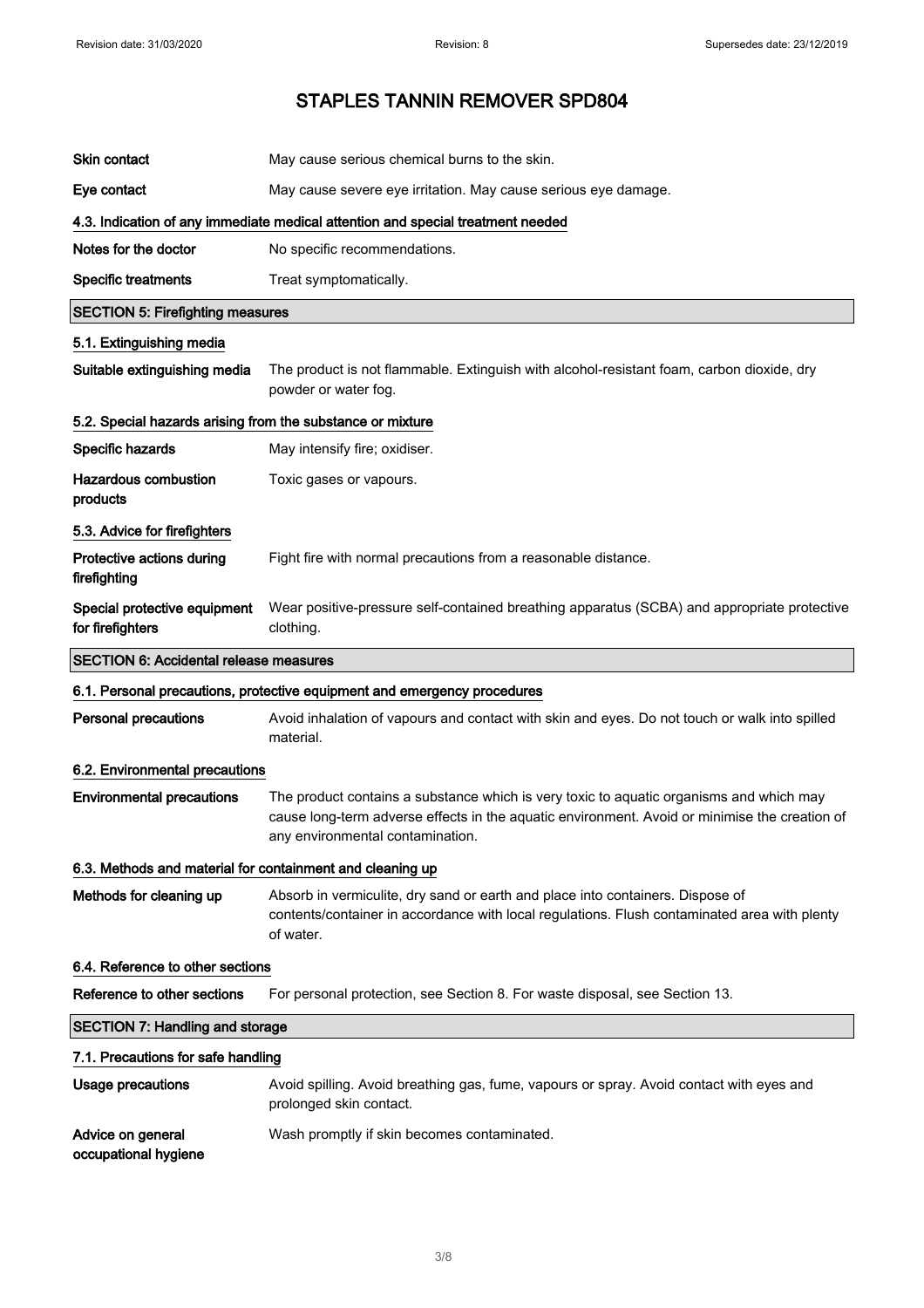| 7.2. Conditions for safe storage, including any incompatibilities |                                                                                                                                                                                                                                                                                                                                                         |  |
|-------------------------------------------------------------------|---------------------------------------------------------------------------------------------------------------------------------------------------------------------------------------------------------------------------------------------------------------------------------------------------------------------------------------------------------|--|
| <b>Storage precautions</b>                                        | Store in tightly-closed, original container in a dry, cool and well-ventilated place. Keep only in<br>the original container.                                                                                                                                                                                                                           |  |
| Storage class                                                     | Chemical storage.                                                                                                                                                                                                                                                                                                                                       |  |
| 7.3. Specific end use(s)                                          |                                                                                                                                                                                                                                                                                                                                                         |  |
| Specific end use(s)                                               | The identified uses for this product are detailed in Section 1.2. Refer to Product Use Guide<br>(PUG) for further information.                                                                                                                                                                                                                          |  |
| SECTION 8: Exposure controls/Personal protection                  |                                                                                                                                                                                                                                                                                                                                                         |  |
| 8.1. Control parameters                                           |                                                                                                                                                                                                                                                                                                                                                         |  |
| Ingredient comments                                               | No exposure limits known for ingredient(s).                                                                                                                                                                                                                                                                                                             |  |
| 8.2. Exposure controls                                            |                                                                                                                                                                                                                                                                                                                                                         |  |
| Protective equipment                                              |                                                                                                                                                                                                                                                                                                                                                         |  |
|                                                                   |                                                                                                                                                                                                                                                                                                                                                         |  |
| Appropriate engineering<br>controls                               | Provide adequate ventilation.                                                                                                                                                                                                                                                                                                                           |  |
| Eye/face protection                                               | No specific eye protection required during normal use. Eyewear complying with an approved<br>standard should be worn if a risk assessment indicates eye contact is possible.                                                                                                                                                                            |  |
| Hand protection                                                   | It is recommended that chemical-resistant, impervious gloves are worn. Wear protective<br>gloves made of the following material: Rubber (natural, latex). Nitrile rubber. Wear protective<br>gauntlets made of the following material: Polyvinyl chloride (PVC). To protect hands from<br>chemicals, gloves should comply with European Standard EN374. |  |
| Hygiene measures                                                  | No specific hygiene procedures recommended but good personal hygiene practices should<br>always be observed when working with chemical products.                                                                                                                                                                                                        |  |
| <b>Respiratory protection</b>                                     | No specific requirements are anticipated under normal conditions of use. Respiratory<br>protection may be required if excessive airborne contamination occurs.                                                                                                                                                                                          |  |
| <b>SECTION 9: Physical and chemical properties</b>                |                                                                                                                                                                                                                                                                                                                                                         |  |

#### 9.1. Information on basic physical and chemical properties

| Appearance                       | Liguid.                                                     |
|----------------------------------|-------------------------------------------------------------|
| Colour                           | Colourless to pale yellow.                                  |
| Odour                            | Chlorine.                                                   |
| pH                               | pH (concentrated solution): 12 - 14                         |
| Flash point                      | Not applicable.                                             |
| <b>Relative density</b>          | $\sim$ 1.075 @ 20 $^{\circ}$ C                              |
| Solubility(ies)                  | Soluble in water.                                           |
| <b>Decomposition Temperature</b> | $111^{\circ}$ C                                             |
| Oxidising properties             | Does not meet the criteria for classification as oxidising. |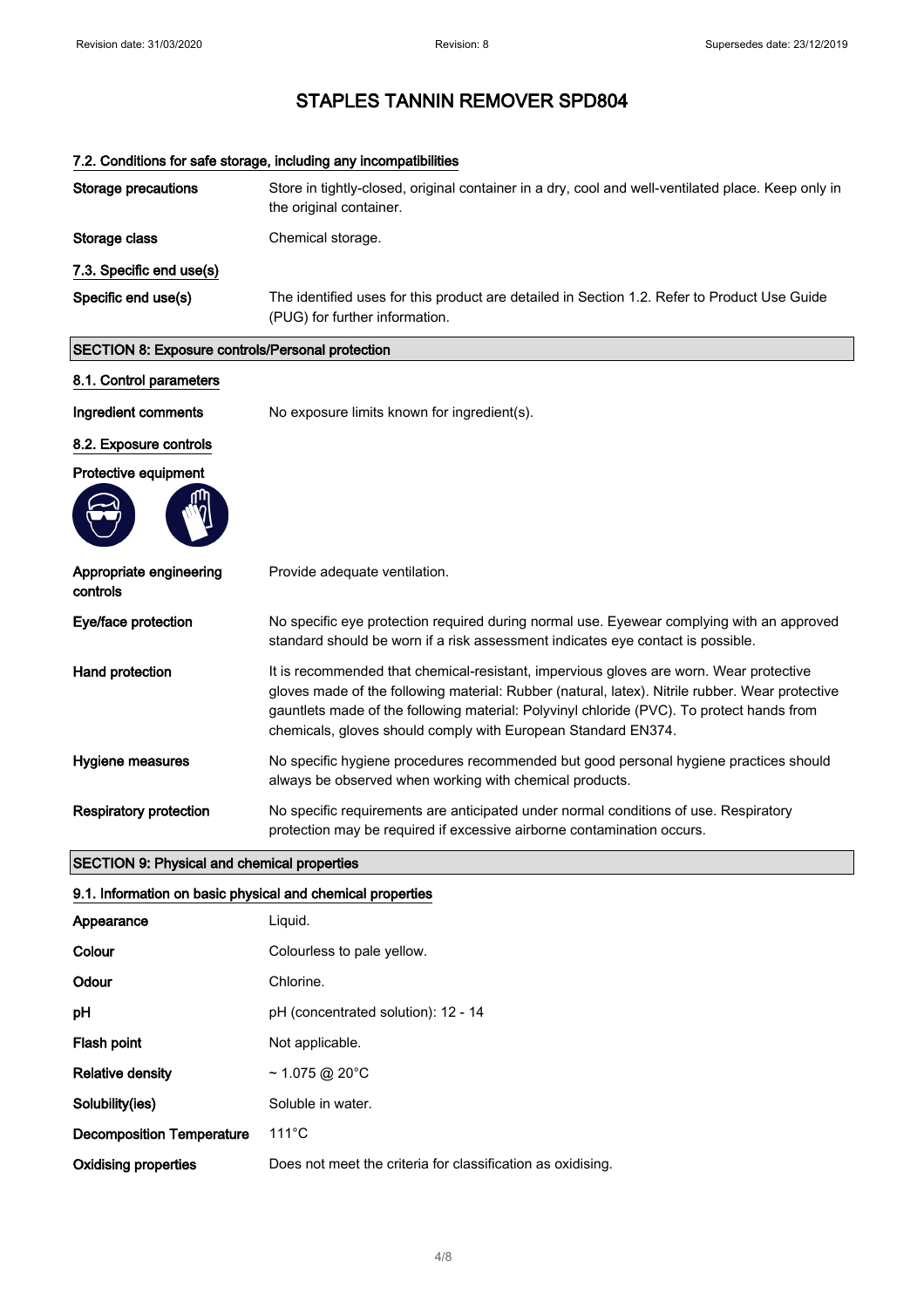| 9.2. Other information                                         |                                                                                                                                                                                              |  |
|----------------------------------------------------------------|----------------------------------------------------------------------------------------------------------------------------------------------------------------------------------------------|--|
| Refractive index                                               | $12 - 14$                                                                                                                                                                                    |  |
| Volatile organic compound                                      | Not applicable.                                                                                                                                                                              |  |
| <b>SECTION 10: Stability and reactivity</b>                    |                                                                                                                                                                                              |  |
| 10.1. Reactivity                                               |                                                                                                                                                                                              |  |
| Reactivity                                                     | No test data specifically related to reactivity available for this product or its ingredients.                                                                                               |  |
| 10.2. Chemical stability                                       |                                                                                                                                                                                              |  |
| <b>Stability</b>                                               | Stable under the prescribed storage conditions.                                                                                                                                              |  |
| 10.3. Possibility of hazardous reactions                       |                                                                                                                                                                                              |  |
| Possibility of hazardous<br>reactions                          | Under normal conditions of storage and use, no hazardous reactions will occur.                                                                                                               |  |
| 10.4. Conditions to avoid                                      |                                                                                                                                                                                              |  |
| <b>Conditions to avoid</b>                                     | Avoid heat.                                                                                                                                                                                  |  |
| 10.5. Incompatible materials                                   |                                                                                                                                                                                              |  |
| Materials to avoid                                             | Avoid contact with acids. Avoid contact with strong reducing agents. Do not mix with other<br>cleaning products.                                                                             |  |
| 10.6. Hazardous decomposition products                         |                                                                                                                                                                                              |  |
| Hazardous decomposition<br>products                            | Does not decompose when used and stored as recommended. Thermal decomposition or<br>combustion products may include the following substances: Carbon dioxide (CO2). Carbon<br>monoxide (CO). |  |
|                                                                |                                                                                                                                                                                              |  |
| <b>SECTION 11: Toxicological information</b>                   |                                                                                                                                                                                              |  |
| 11.1. Information on toxicological effects                     |                                                                                                                                                                                              |  |
| <b>Toxicological effects</b>                                   | Information given is based on data of the components and of similar products.                                                                                                                |  |
| Skin corrosion/irritation                                      |                                                                                                                                                                                              |  |
| Skin corrosion/irritation                                      | Causes severe burns.                                                                                                                                                                         |  |
| <b>Extreme pH</b>                                              | $\geq 11.5$                                                                                                                                                                                  |  |
| Serious eye damage/irritation<br>Serious eye damage/irritation | Causes serious eye damage.                                                                                                                                                                   |  |
| Inhalation                                                     | Spray/mists may cause respiratory tract irritation.                                                                                                                                          |  |
| Ingestion                                                      | Corrosive. May be harmful if swallowed.                                                                                                                                                      |  |
| Skin contact                                                   | Causes severe burns.                                                                                                                                                                         |  |
| Eye contact                                                    | Causes serious eye damage.                                                                                                                                                                   |  |
| Route of exposure                                              | Skin and/or eye contact                                                                                                                                                                      |  |
| <b>SECTION 12: Ecological information</b>                      |                                                                                                                                                                                              |  |
| Ecotoxicity                                                    | The product contains a substance which is toxic to aquatic organisms.                                                                                                                        |  |
| 12.1. Toxicity                                                 |                                                                                                                                                                                              |  |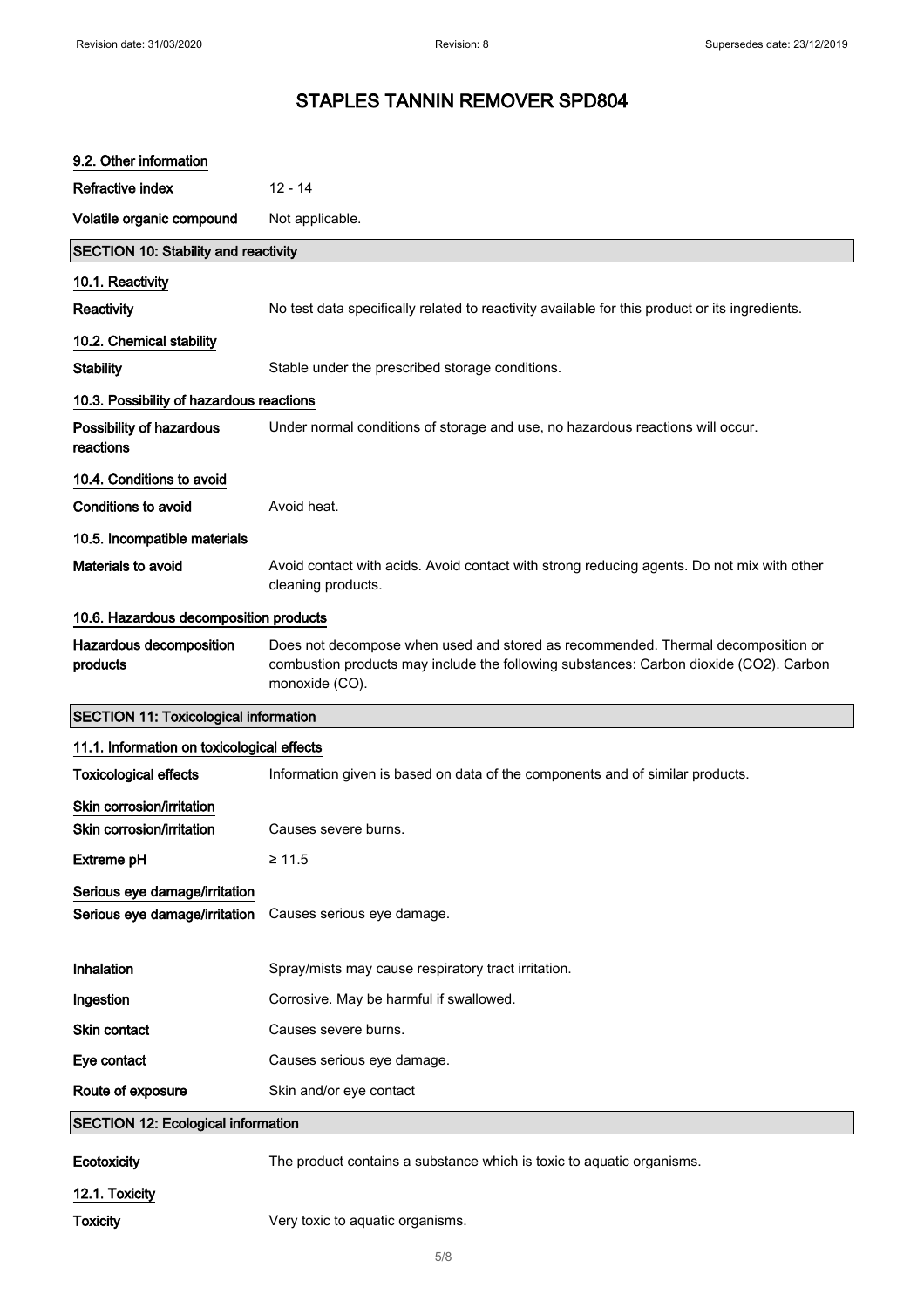| 12.2. Persistence and degradability                         |                                                                                                                                                                                                                     |
|-------------------------------------------------------------|---------------------------------------------------------------------------------------------------------------------------------------------------------------------------------------------------------------------|
| Persistence and degradability The product is biodegradable. |                                                                                                                                                                                                                     |
| 12.3. Bioaccumulative potential                             |                                                                                                                                                                                                                     |
| <b>Bioaccumulative potential</b>                            | No data available on bioaccumulation.                                                                                                                                                                               |
| 12.4. Mobility in soil                                      |                                                                                                                                                                                                                     |
| <b>Mobility</b>                                             | Soluble in water.                                                                                                                                                                                                   |
| 12.5. Results of PBT and vPvB assessment                    |                                                                                                                                                                                                                     |
| <b>Results of PBT and vPvB</b><br>assessment                | This product does not contain any substances classified as PBT or vPvB.                                                                                                                                             |
| 12.6. Other adverse effects                                 |                                                                                                                                                                                                                     |
| Other adverse effects                                       | None known.                                                                                                                                                                                                         |
| <b>SECTION 13: Disposal considerations</b>                  |                                                                                                                                                                                                                     |
| 13.1. Waste treatment methods                               |                                                                                                                                                                                                                     |
| <b>General information</b>                                  | Dispose of surplus products and those that cannot be recycled via a licensed waste disposal<br>contractor.                                                                                                          |
| <b>Disposal methods</b>                                     | Dispose of waste to licensed waste disposal site in accordance with the requirements of the<br>local Waste Disposal Authority. Discharge of small quantities to the sewer with plenty of water<br>may be permitted. |
| <b>SECTION 14: Transport information</b>                    |                                                                                                                                                                                                                     |
| 14.1. UN number                                             |                                                                                                                                                                                                                     |
| UN No. (ADR/RID)                                            | 1791                                                                                                                                                                                                                |
| UN No. (IMDG)                                               | 1791                                                                                                                                                                                                                |
| UN No. (ICAO)                                               | 1791                                                                                                                                                                                                                |
| UN No. (ADN)                                                | 1791                                                                                                                                                                                                                |
| 14.2. UN proper shipping name                               |                                                                                                                                                                                                                     |
| Proper shipping name<br>(ADR/RID)                           | <b>HYPOCHLORITE SOLUTION</b>                                                                                                                                                                                        |
|                                                             | Proper shipping name (IMDG) HYPOCHLORITE SOLUTION                                                                                                                                                                   |
|                                                             | Proper shipping name (ICAO) HYPOCHLORITE SOLUTION                                                                                                                                                                   |
| Proper shipping name (ADN)                                  | HYPOCHLORITE SOLUTION                                                                                                                                                                                               |
| 14.3. Transport hazard class(es)                            |                                                                                                                                                                                                                     |
| <b>ADR/RID class</b>                                        | 8                                                                                                                                                                                                                   |
| <b>ADR/RID classification code</b>                          | C <sub>9</sub>                                                                                                                                                                                                      |
| <b>ADR/RID label</b>                                        | 8                                                                                                                                                                                                                   |
| <b>IMDG class</b>                                           | 8                                                                                                                                                                                                                   |
| ICAO class/division                                         | 8                                                                                                                                                                                                                   |
| <b>ADN class</b>                                            | 8                                                                                                                                                                                                                   |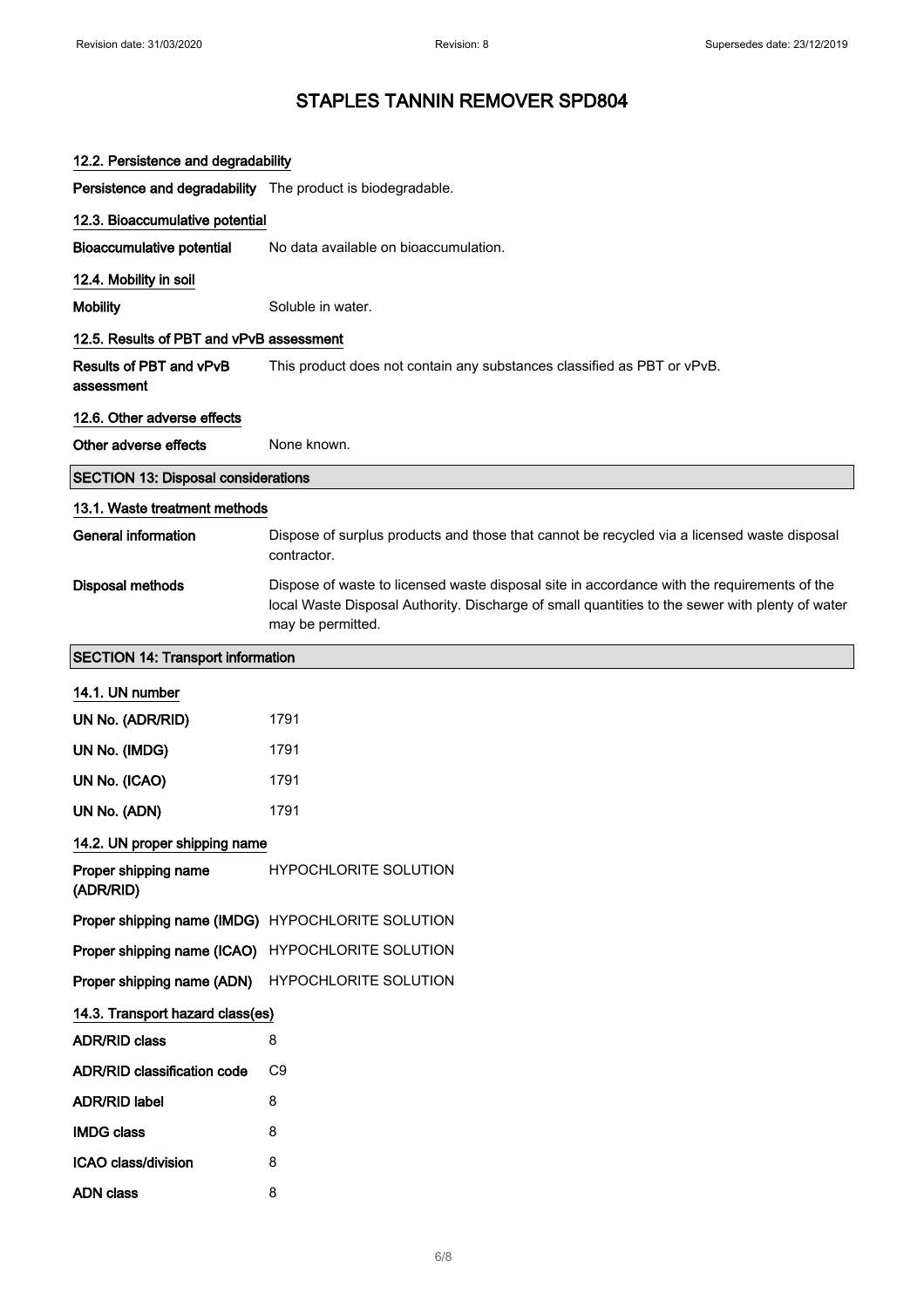#### Transport labels



#### 14.4. Packing group

| ADR/RID packing group     | Ш |
|---------------------------|---|
| <b>IMDG packing group</b> | Ш |
| ICAO packing group        | Ш |
| ADN packing group         | Ш |

#### 14.5. Environmental hazards

#### Environmentally hazardous substance/marine pollutant



#### 14.6. Special precautions for user

| <b>IMDG Code segregation</b><br>group            | 8. Hypochlorites                                                         |
|--------------------------------------------------|--------------------------------------------------------------------------|
| EmS                                              | F-A, S-B                                                                 |
| ADR transport category                           | 3                                                                        |
| <b>Emergency Action Code</b>                     | 2X                                                                       |
| <b>Hazard Identification Number</b><br>(ADR/RID) | 80                                                                       |
| Tunnel restriction code                          | (E)                                                                      |
|                                                  | 14.7. Transport in bulk according to Annex II of MARPOL and the IBC Code |

#### Transport in bulk according to Not applicable. Annex II of MARPOL 73/78 and the IBC Code

#### SECTION 15: Regulatory information

#### 15.1. Safety, health and environmental regulations/legislation specific for the substance or mixture EU legislation Regulation (EC) No 1907/2006 of the European Parliament and of the Council of 18 December 2006 concerning the Registration, Evaluation, Authorisation and Restriction of Chemicals (REACH) (as amended). Regulation (EC) No 1272/2008 of the European Parliament and of the Council of 16 December 2008 on classification, labelling and packaging of substances and mixtures (as amended). Commission Directive 2000/39/EC of 8 June 2000 establishing a first list of indicative occupational exposure limit values in implementation of Council Directive 98/24/EC on the protection of the health and safety of workers from the risks related to chemical agents at work (as amended). Guidance EH40/2005 Workplace exposure limits Containing the list of workplace exposure limits for use with the Control of Substances Hazardous to Health Regulations 2002 (as amended) Health and Safety Executive